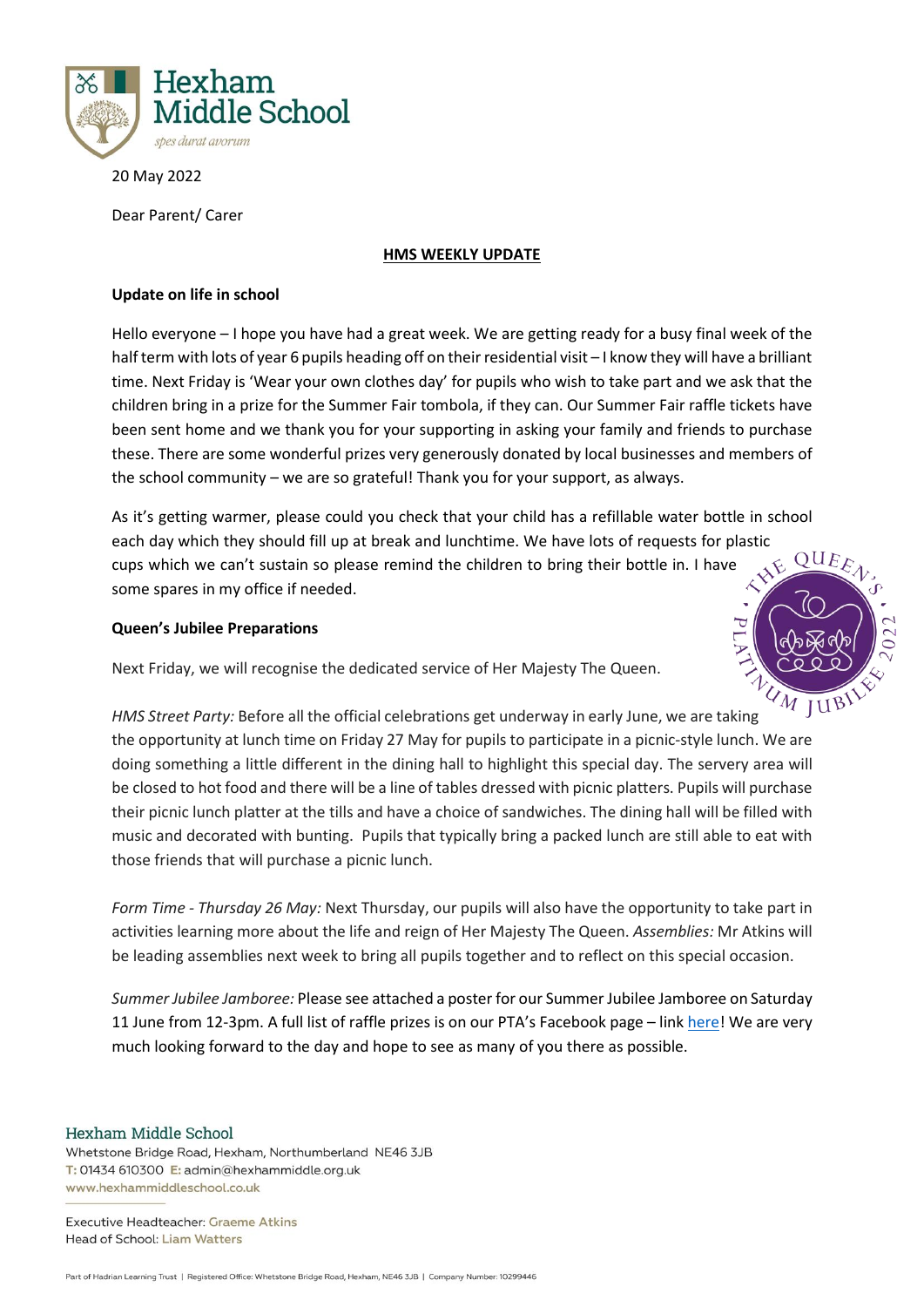

#### **Forest School**

As part of our PSHE curriculum, year 5 have started their forest school block. This week, we have been exploring fire safety. We discussed the fire triangle, first aid for burns



and were able to cook s'mores safely on an open fire. We also began collecting materials for and building bug houses in preparation for insect week in June. There are some brilliant bug hotels in the making! We are focusing on developing character skills in the outdoors and the children are loving it!



We were also able to involve our pupils in planting some lemon balm, with help from Dr Nicolette Perry, the Director at Dilston Physic Garden. This followed on from a workshop last term led by staff from Dilston Physic Garden, which explored the medicinal benefits of plants including lemon balm and sage. Pupils also made some

naturally scented bath bombs. *Looking ahead...*We have plans to develop the space between Forest School and the landmark sequoia tree. We are exploring the possibility of planting an oak tree to celebrate the Queen's Platinum Jubilee. The oak tree is cherished across the world with wisdom, strength and endurance; how fitting to acknowledge the service of her Majesty.

Indoorplants@HMS is another project that we are keen to grow. Indoor plants offer two potential benefits for us all: **improved psychological (mental) well-being and improved physical human health** (i.e. they support fitness and general health). The psychological benefits of indoor plants have been shown to improve mood and reduced stress levels. If you would like to donate an indoor plant and pot, please get in touch with Mr Freeman-Myers.

#### **Healthy Living Update**

Please see [here](https://www.nhs.uk/healthier-families/recipes/healthier-lunchboxes/) the link to the NHS website on healthier lunchboxes. As a school, we promote healthy diets as part of the PSHE curriculum and wider personal development programme. This website contains some good ideas. We are currently looking at our healthy living strategy including physical and mental health. This will include more educational signposting in our dining hall when pupils make choices about their purchases.

Research does state that a healthy diet has a positive impact on our wellbeing. We understand that the economic climate and inflation is making it very difficult for some households. In some situations, it can require great creativity to make a packed lunch that is both nourishing and filling. If you have any concerns about your child's diet and would like to discuss this, please do not hesitate to get in touch with their form tutor in the first instance.

Hexham Middle School

Whetstone Bridge Road, Hexham, Northumberland NE46 3JB T: 01434 610300 E: admin@hexhammiddle.org.uk www.hexhammiddleschool.co.uk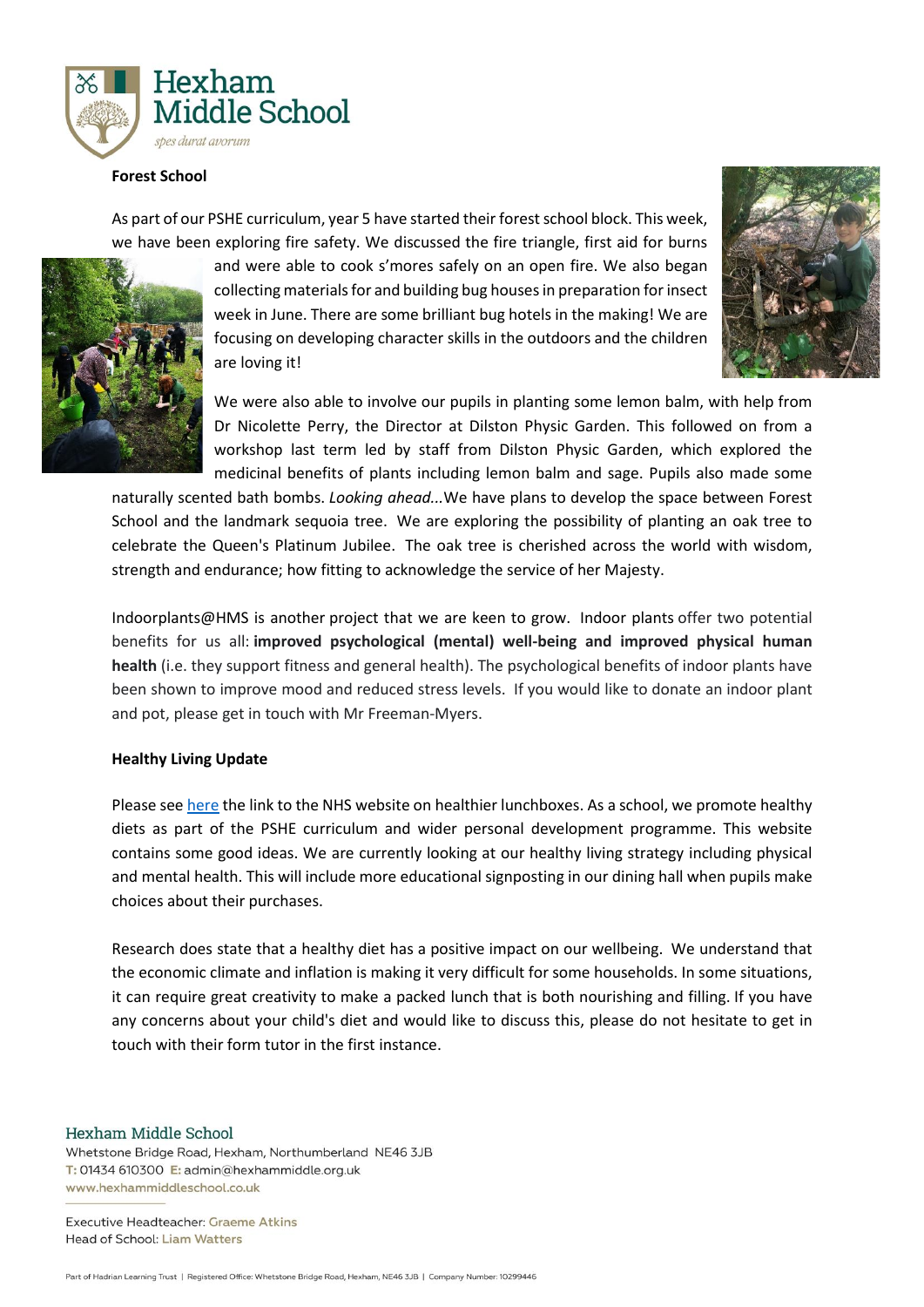

## **House Point Totals**

Below are this week's House Point totals as well as the **'Top 4' pupils in each year group this week**. P points are awarded for character value such as **resilience, respect, engagement and responsibility**. Well done to each and every one of them.

| <b>House Totals</b> |        |                | Top 4 'P Points' in each year |        |                   |                |          |        |          |
|---------------------|--------|----------------|-------------------------------|--------|-------------------|----------------|----------|--------|----------|
|                     |        | Year 5         |                               | Year 6 |                   | Year 7         |          | Year 8 |          |
| Aln                 | 47,419 |                | Robbie S                      | 1      | Michael B P       | 1              | Ollie G  |        | Eve B    |
| <b>Coquet</b>       | 50,916 | $\overline{2}$ | Jack H                        | 2      | Marnie C          | $\overline{2}$ | John M   | 2      | Ben C    |
| <b>Tweed</b>        | 47,384 | 3              | Estella F                     | 3      | Sarah M           | 3              | Arthur D | 3      | Oliver S |
| <b>Wansbeck</b>     | 50,471 | 4              | Hayden D                      | 4      | Imogen S/Oliver S | 4              | Laura W  | 4      | Cora H   |

## **Respect, Engage, Aspire: Pupil Awards**

To capture our school's ethos more prominently, we are now focusing on three key words: **Respect, Engage, Aspire.** Each week, staff will make nominations in recognition of pupils showing these characteristics in and around school.

|                | Year 5          | Year 6           | Year 7          | Year 8 |
|----------------|-----------------|------------------|-----------------|--------|
| <b>Respect</b> | <b>Brodie G</b> | <b>Ellie B</b>   | <b>Isobel C</b> | Anna C |
| <b>Engage</b>  | <b>Brian T</b>  | Sam M            | Nathaniel O     | Eve B  |
| <b>Aspire</b>  | Sarah N         | <b>Gabriel B</b> | Tegan C         | Saul B |

## **Attendance – top form classes!**

| 6MDO | 8IHO | 6RAL / 5JNI |
|------|------|-------------|

## Hexham Middle School

Whetstone Bridge Road, Hexham, Northumberland NE46 3JB T: 01434 610300 E: admin@hexhammiddle.org.uk www.hexhammiddleschool.co.uk